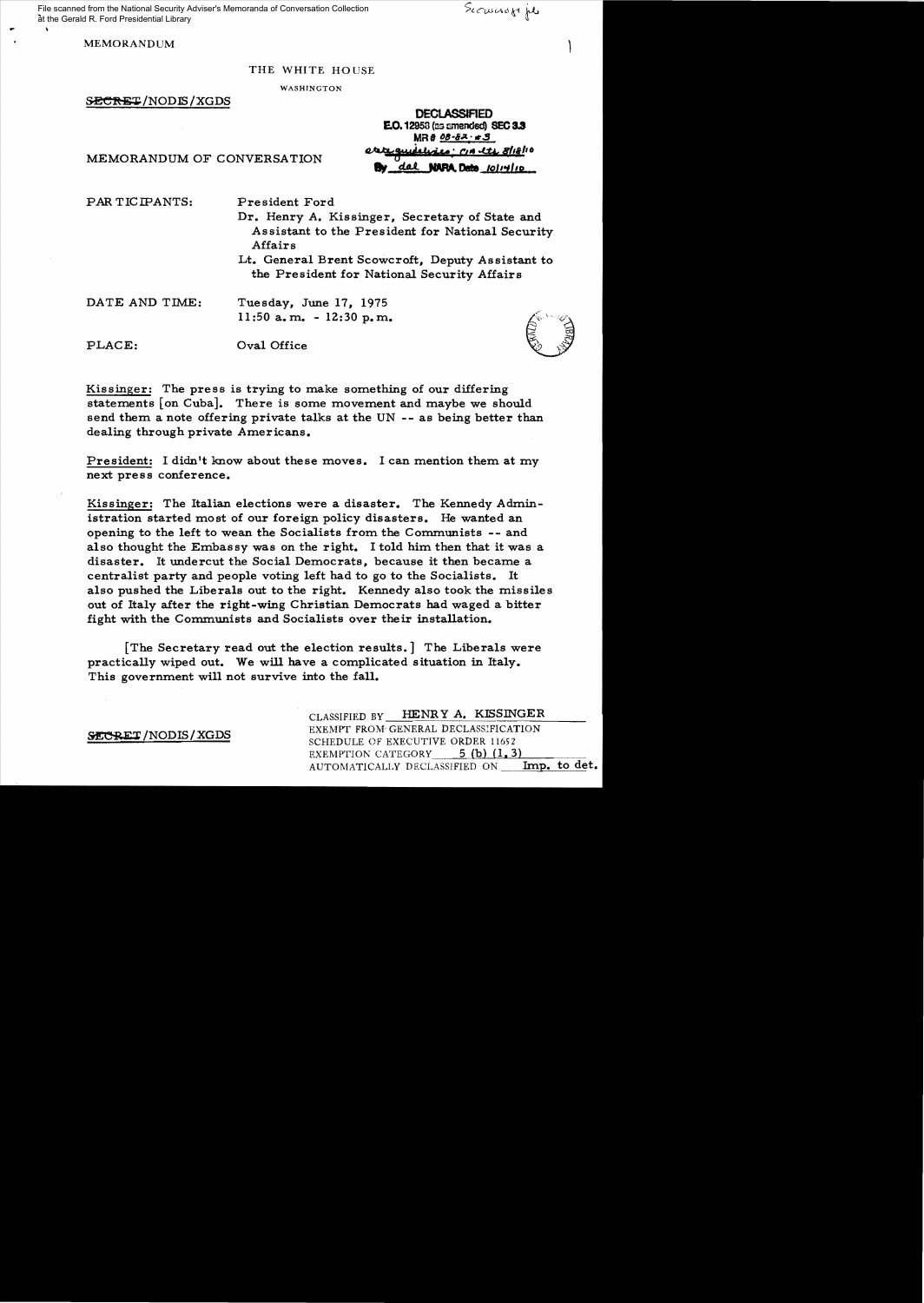President: What about new elections?

Kissinger: Well... The Socialists will demand more to form a government and the Socialist Democrats may not go along.

President: It will hurt Fanfani.

Kissinger: Yes. And Rumor. It won't hurt Moro because he supports going to the left. It will have a terrible effect.

President: Won't this scare the other leaders -- Schmidt, etc.?

Kissinger: Yes. H the Communists do this well in the general elections, the Communists will have to be admitted to the government. The Christian Democratic party is not a single party. Some of the left wing is not Communist only because they are Catholic. Kennedy was responsible for this -- and basically set up the. legitimacy of the SPD in Germany. And we are now doing the same thing in Chile.

The election is a disaster. It was all started by Kennedy who forced the Socialists into the government.

On the Middle East, Israel is on a kick. [He reads an FBIS report on the Rabin dinner.] They announced another settlement on the Golan Heights. That is provocative. Rabin said at the airport he brought Egyptian proposals but they weren't enough.

Greenspan's reaction [to the Iranian oil deal] is very favorable  $-$ so much so that he thinks it may start a sequence of events which we must think through.

President: I will talk to him this afternoon.

Kiss inger: Here is the Saudi reaction to our release of the Berbera photographs. [He hands a cable to the President.]

I met with 15 liberal senators on my OECD/IEA speeches. I got a strongly favorable reaction. It got a good reaction last week from the conservative s.

President: I had breakfast with Hugh Scott. He is going with a group to the Soviet Union. He asked if they could talk to the Soviets about trade. He said. "How about a letter to Ullman or Long asking if action couldn't be taken?" Javits was worried about Jackson's behavior toward Ceaucescu. He said he was browbeating him.



SECRET/NODIS/XGDS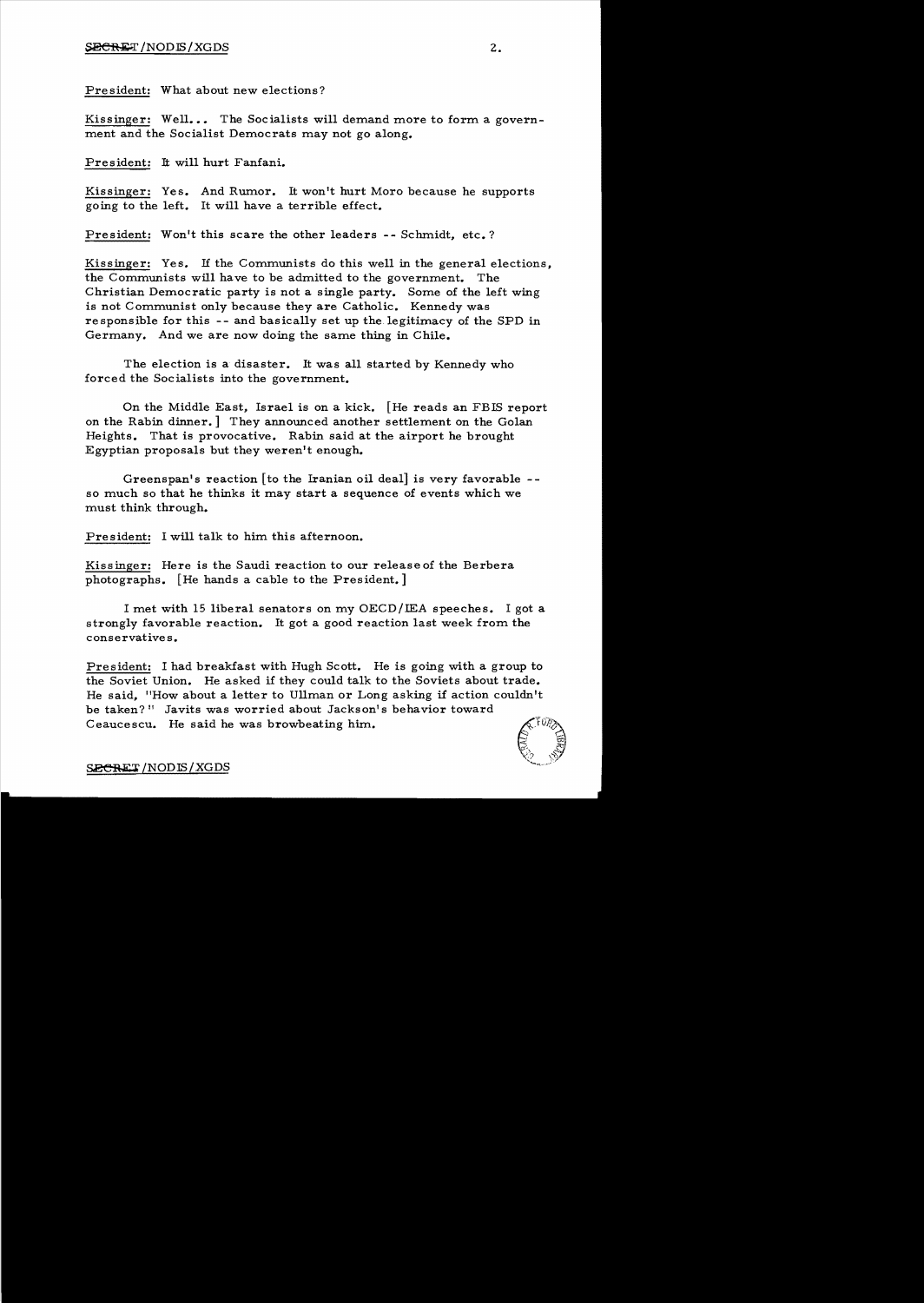## $\mathcal{L} \subset \mathbb{R}$  /NODIS/XGDS 3.

Jackson is desperate. He's got money but he's going nowhere. He is not going up in the polls.

I told Hugh I would talk to you about a letter. Tell them we would have the specifics up there soon.

Kissinger: On the Middle East, we should play this string out before we decide what we do.

President: It looks to me like we will have to go for the overall.

Kissinger: I am reluctant to spill any blood on an interim.

On Turkey, our representations have worked. They have asked for formal renegotiations of all our relations  $-$  beginning on July 15th. It is not a stupid move, because if we do something, they can claim....

I saw Clerides today and I said we are losing our leverage. I would be careful about promising a settlement if the embargo is lifted. Say the only way is to put them under an obligation by lifting the embargo.

President: I think you or I should summarize it at the meeting.

Kissinger: I could do that and the Turkish domestic situation.

[Discussion of who was coming to the meeting.]

President: Let's see what they come up with.

Kissinger: Yes. I think it's better for us to offer nothing -- just tell them our problem.

 $F$ ahd is unhappy about what he calls our foot-dragging on military equipment, at the same time we were bragging about what we are giving to Israel.  $[He$  reads a cable about Fahd complaining about the status of the arms.

President: Is it true?

Kissinger: Well, the Saudis are Bedouins. They don't understand the operations of a bureaucracy.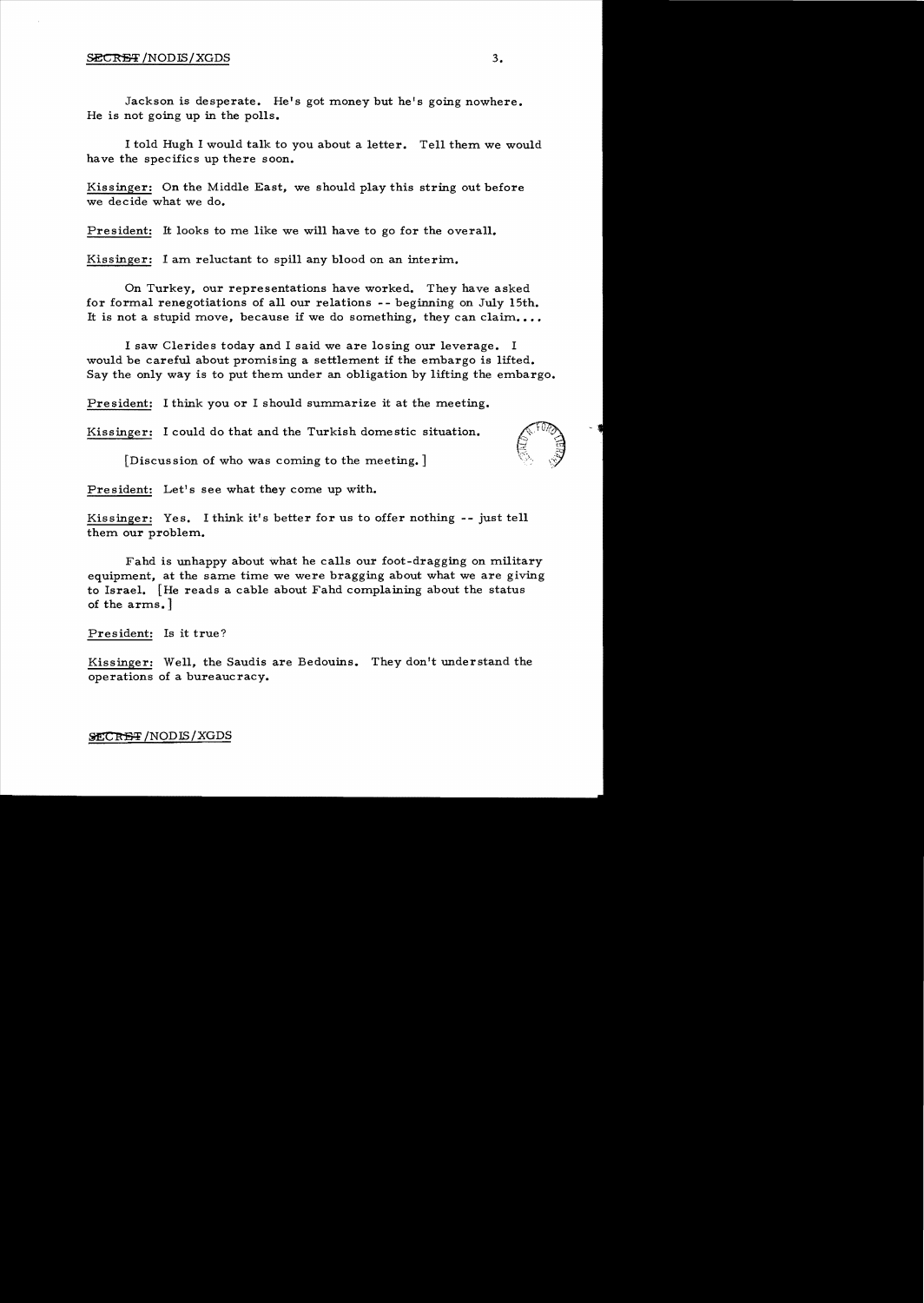## $\frac{1}{2}$   $\frac{1}{2}$   $\frac{1}{2}$   $\frac{1}{2}$   $\frac{1}{2}$   $\frac{1}{2}$   $\frac{1}{2}$   $\frac{1}{2}$   $\frac{1}{2}$   $\frac{1}{2}$   $\frac{1}{2}$   $\frac{1}{2}$   $\frac{1}{2}$   $\frac{1}{2}$   $\frac{1}{2}$   $\frac{1}{2}$   $\frac{1}{2}$   $\frac{1}{2}$   $\frac{1}{2}$   $\frac{1}{2}$   $\frac{1}{2}$   $\frac{1}{2}$

 $\gamma_{\rm{p}}$  ,  $\gamma$ 

President: Why can't we issue an order to get it taken care of?

Kissinger: Maybe Brent can talk to Wickham. If this Saudi group turns on us, it may take us a decade for us to get back in.

[Discussion of conventional versus nuclear naval ships. ]



SESRET / NODIS / XGDS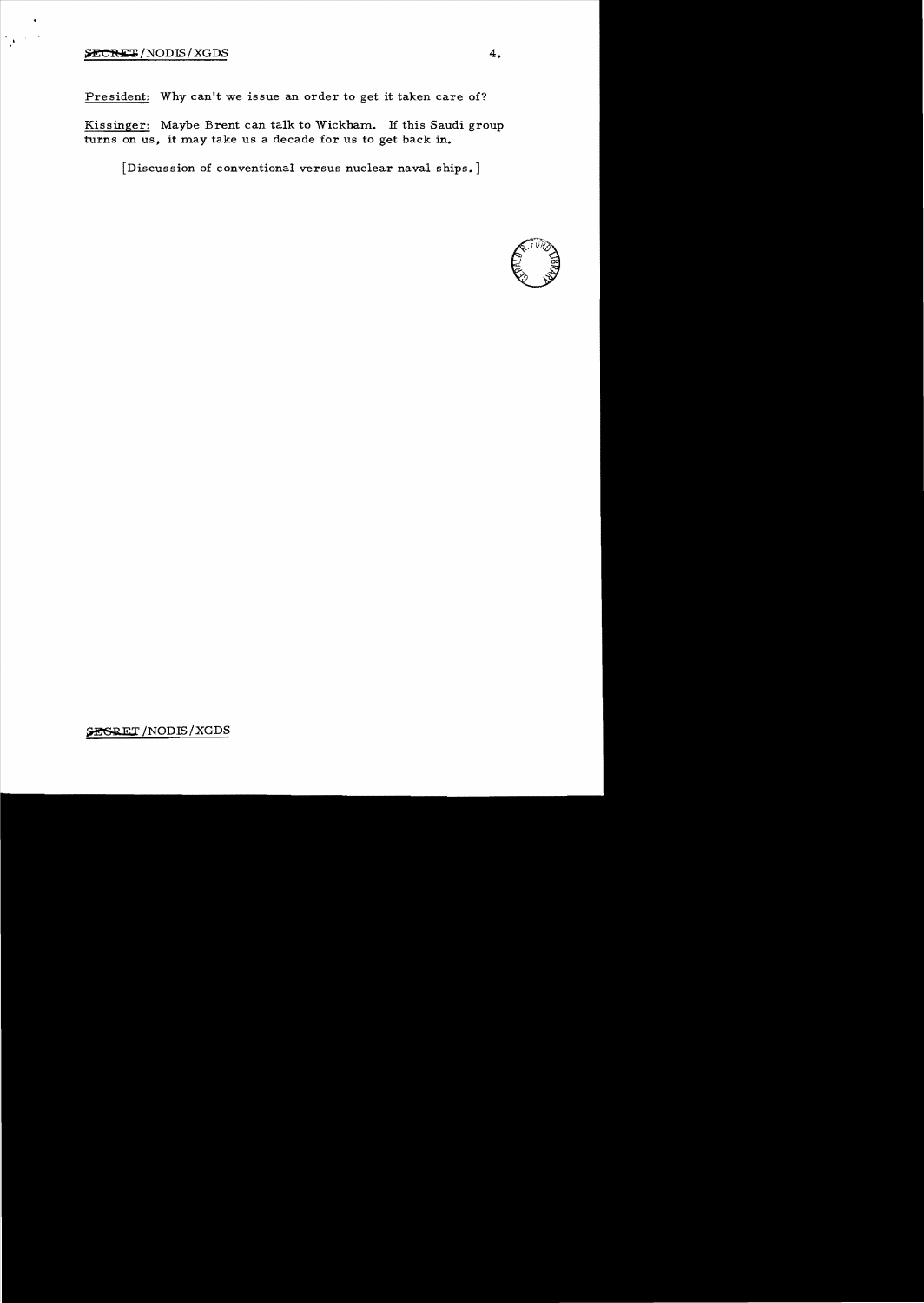Subigir Procesor Crown of Home De Med Bengler Bengler 19 11:50 - 12:30 PM Incoday K Presio trying to emote sounding form differ-Kotenants. Then is some encreasement and unique we should send them as with any Meri parabitales at UM - or leving better than P Dean druit hour dont these more, le commencion The Staten election were a desorte. Komment abrim staated most form Roberton He wonted an get to left to wear a torribute for Clarate-x also that a forlanding awar are uptit. I told him them it was a drowth. Cremen a centeral parts and people water left<br>and people water left<br>and that to go to a Socialist of the public distant<br>and the supple zycons often upit any los. had iroyed a bitter fight of youth + socialists We will have a compliment sit in Italy. This Resistant not surviva mita = /oll Europe K Well. The Soundeste will demand maite Prema quitte de Dems une ent podan. K Yes, Art and Rumor, Wast hurt More became la suppertiquing to left. Souto want wand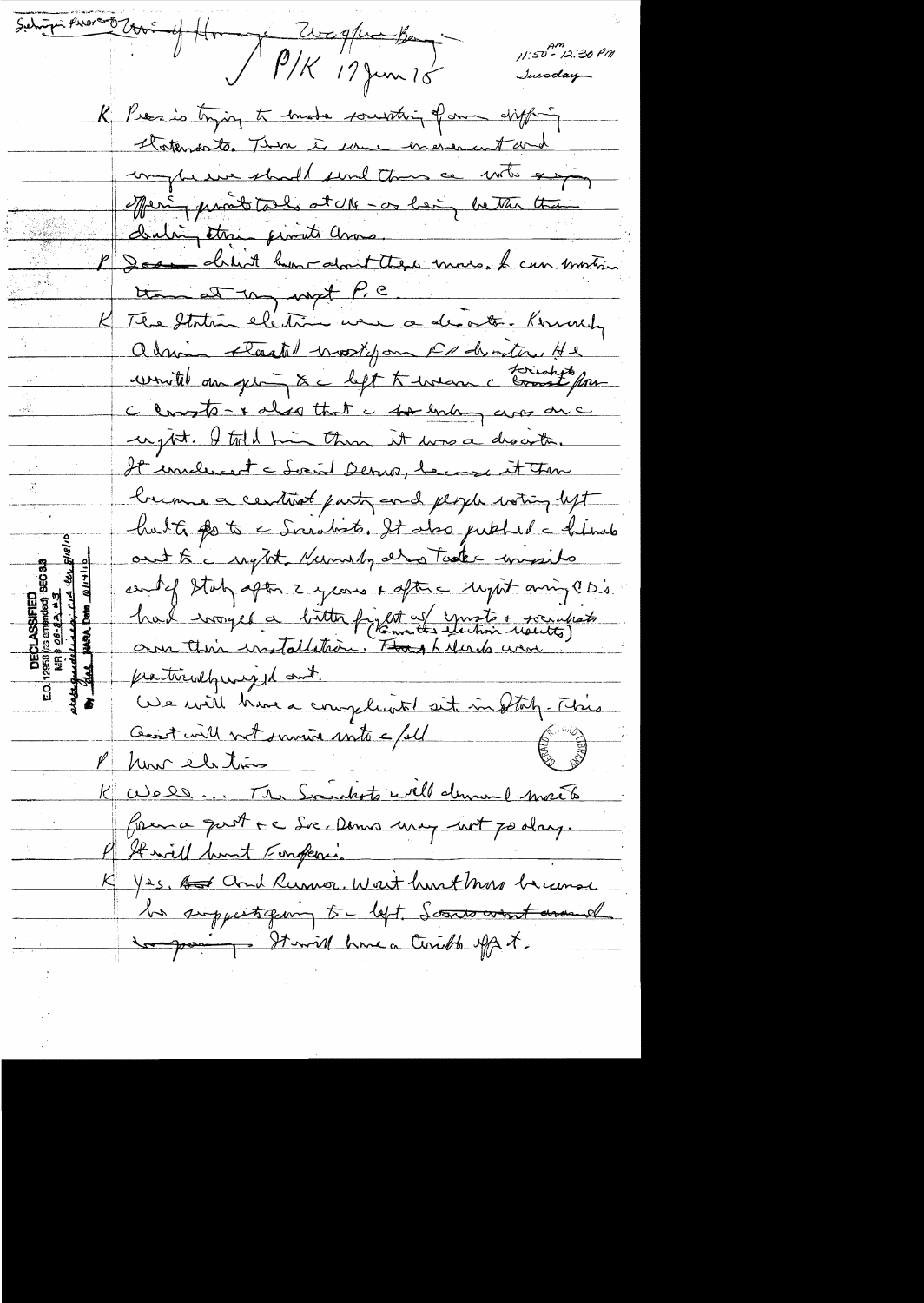P won't this send a other habes - Schumet, its. K Yes. If Constads this and in geral elections, clansts will have to be adameted to a goot. The CD party is crota single party. Ever for left wing is cost lempt and because they are Controlice Kennedy was esoponible for this - and lossically settings chepit, je SPAincemon, and are use mor dring a something in Chile. The electron is a disate - started by K venu hy who faced c Socialiste poste - quot. OncME, Iana Mik (quin FBIS Ugitare Kalin Drink). They cannonul another sittlement on a Goland Hengtate. Montine provinction. Ration suil at anyot to kompt E proports but they weren't enig. Grisspon Martin is my formable - so mund so that he thinks it may start symme of enouts le suid comment tout tout to the set of the set of the set of the set of the set of the set of the set of the set of the set of the set of the set of the set of the set of the set of the set of the set of the set of the se K Here is Sandi untim to on ulume of Berton photor. (Hardo corto).<br>Int of Istuantos on the OEEO/IEA quich. Get Strugh para utilidation. Got post unitive but acuke pon consideration P Should breakfortwo/Kingh scott Going or (group & SO. He ashed if they could tack to some about trade. He said home about a letter & allmon a bong as hing if any action contribut be tohm. Jamit vou merid by Jarkson bahara troad Canavaux-said les unos honidaditami bio.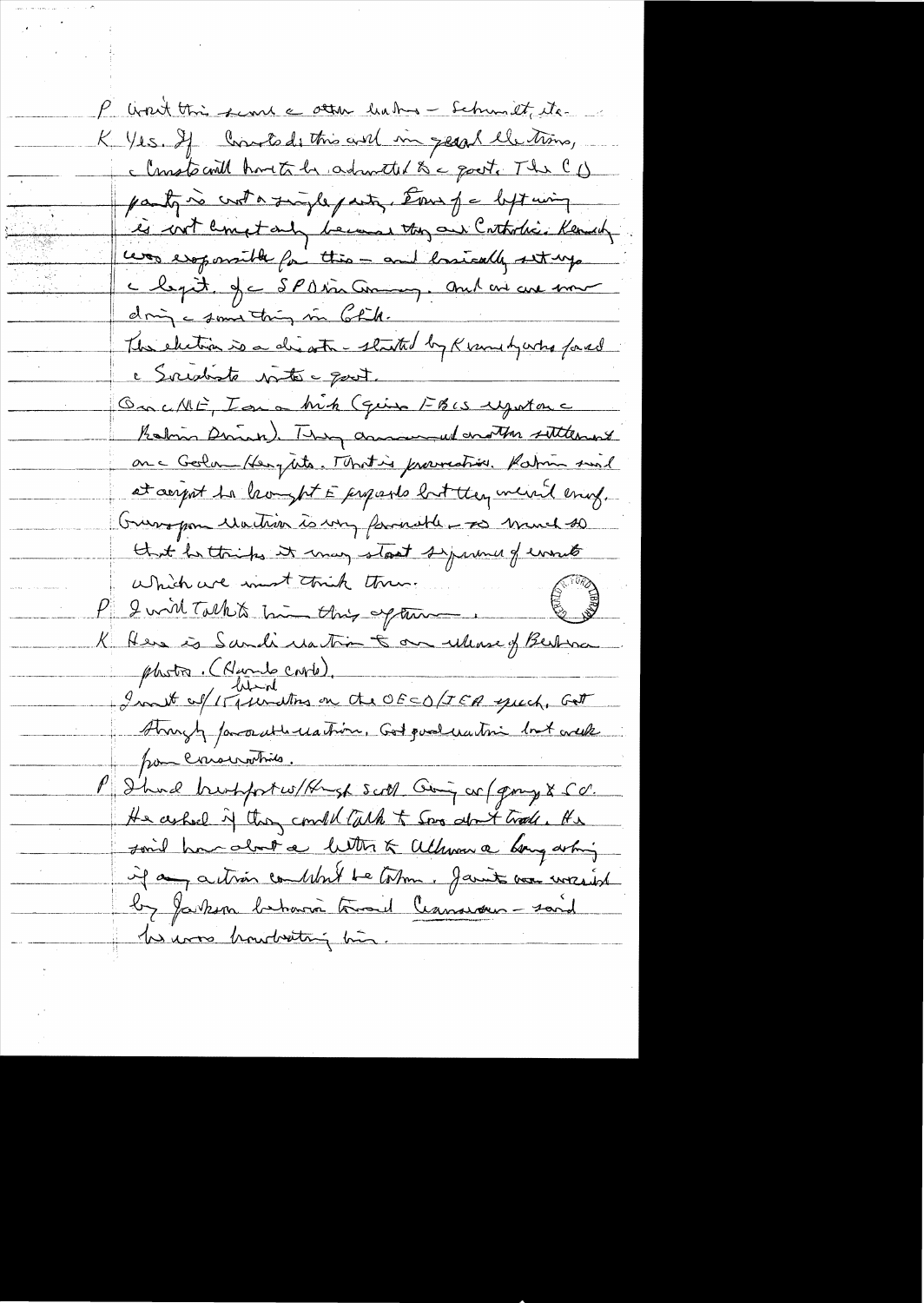V Jakon is disperset . He got many but juin Northers, hot going in with. Ital Hugh Swamp Park & you anta lecter an those would have specifies up that the soon 16 On ME, un should phythis string and happens dreich what we do. Loke & me him we will havets go allegell. K Irelactout to spill any extend on withmin-On T, an upersortation from werked. They know ashed for found unegetications of all relatives - beg. on July 15. It hot a stryid man, can june do something they can close ... Seant Celerises Body & sound are losing any leverings. I crossed be caught dont provising sitternet if a longs lytel. Soy any way is to fut them under Other streeting before endanger P detruit you à document moment K & courled that and c T domination sit. (Discoursoir of who was coursing to mity) Pheto Lea What they curry my w/. K Yes. I chick it's futter for sol is the offer within. put til Imam por. Foldio empropy about what he calls and proletaying ou mil expire et some très au meu tragainduit what we giving to I. (Reads cable about Field complain dont statusf and P So it true. K Will, a Sandés au Bidamis. They don't understant